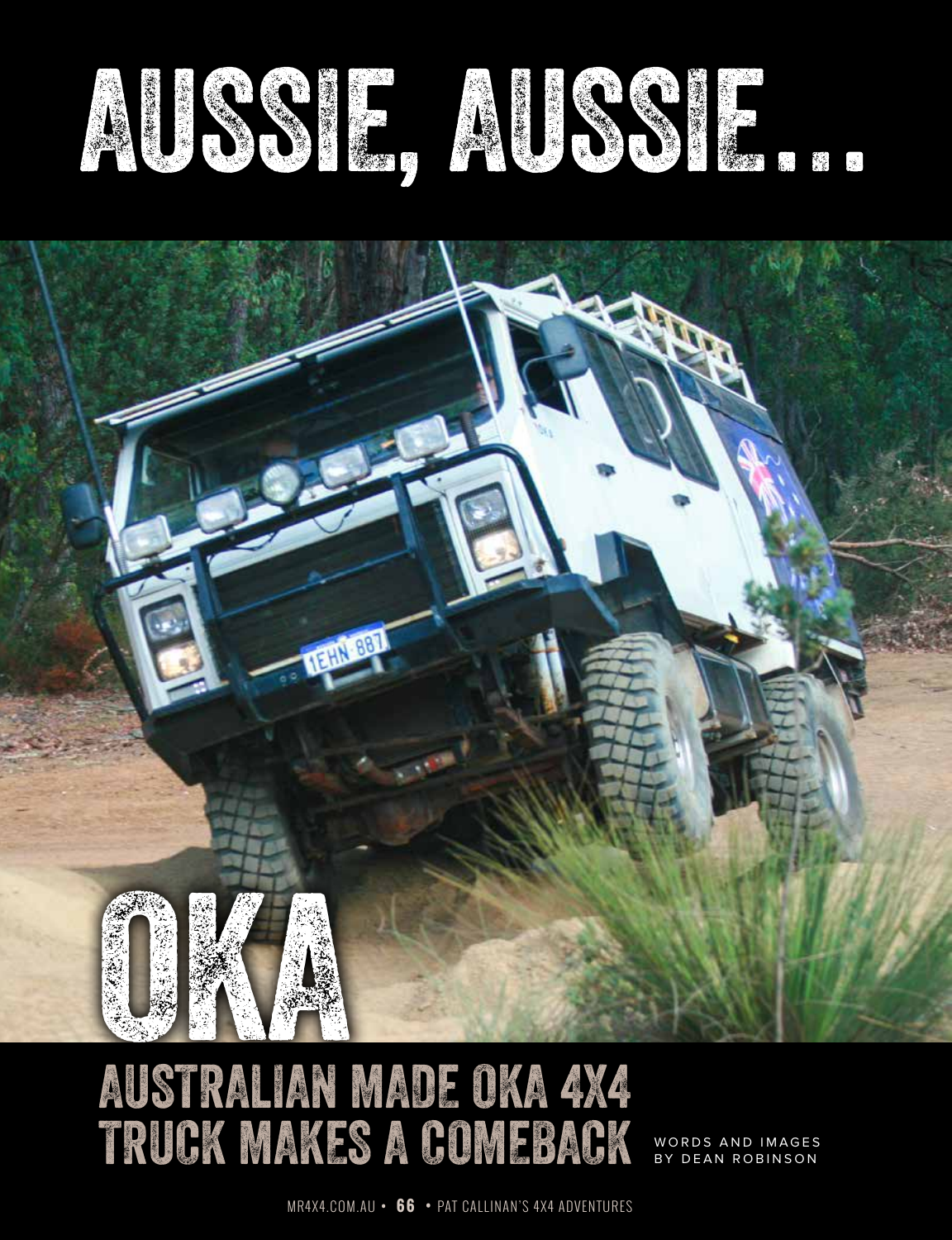#### **CUSTOM VEHICLE** OKA

#### FORWARD BY MARK ALLEN

Most avid tourers have heard of the OKA 4X4 vehicles. Many have no idea of how or where they were built; right here in Australia.

I admit; I have wanted one for many years and have followed the brand, bought the stubby holder and was disappointed in their demise some years ago. While I had heard of a possible return to trading, the instant I got wind of definite plans to resurrect the OKA, contacted Dean Robinson to get the inside goss.

Read on, all in Dean's words, the history and future of our OKA, which, if you didn't know, is Australian slang for Aussie, Ocker… OKA.

I can assure you; the minute the latest model OKA hits the tracks, we'll be there to drive it, so stay tuned.





#### WHATEVER HAPPENED TO OKA?

The questions of "whatever happened to OKA?", "did they move to Malaysia with the Malaysian Prince?", "Did they go broke?", or "Weren't they built in South Africa or Germany?" are but a few of the many questions we get while out and about in this great country.

The answer to the first question is that OKA is now 100% owned by an Australian company, Ozterrain Pty Ltd, trading as OKA All-Terrain Vehicles.

In March 2017 OKA was purchased outright by Ozterrain from the then owner, Vell Paari. Paari is a Malaysian businessman based in Kuala Lumpur and has been associated with OKA since the late '80s.

As the managing director of this company, I have done extensive research into OKA's history and have sought information from those who have worked for or dealt with OKA since its inception.

# THE OKA HISTORY

I know more about OKA's history with every passing day, and some of the accounts and "tall tales" would make for an entertaining fictional read. Throughout the rollercoaster history since its 1986 inception, OKA has continued as a functioning entity in one form or another.

#### **1.** R-Series.

**2.** R-Series build Cummins 6 BT engine.

**3.** First prototype OKA.

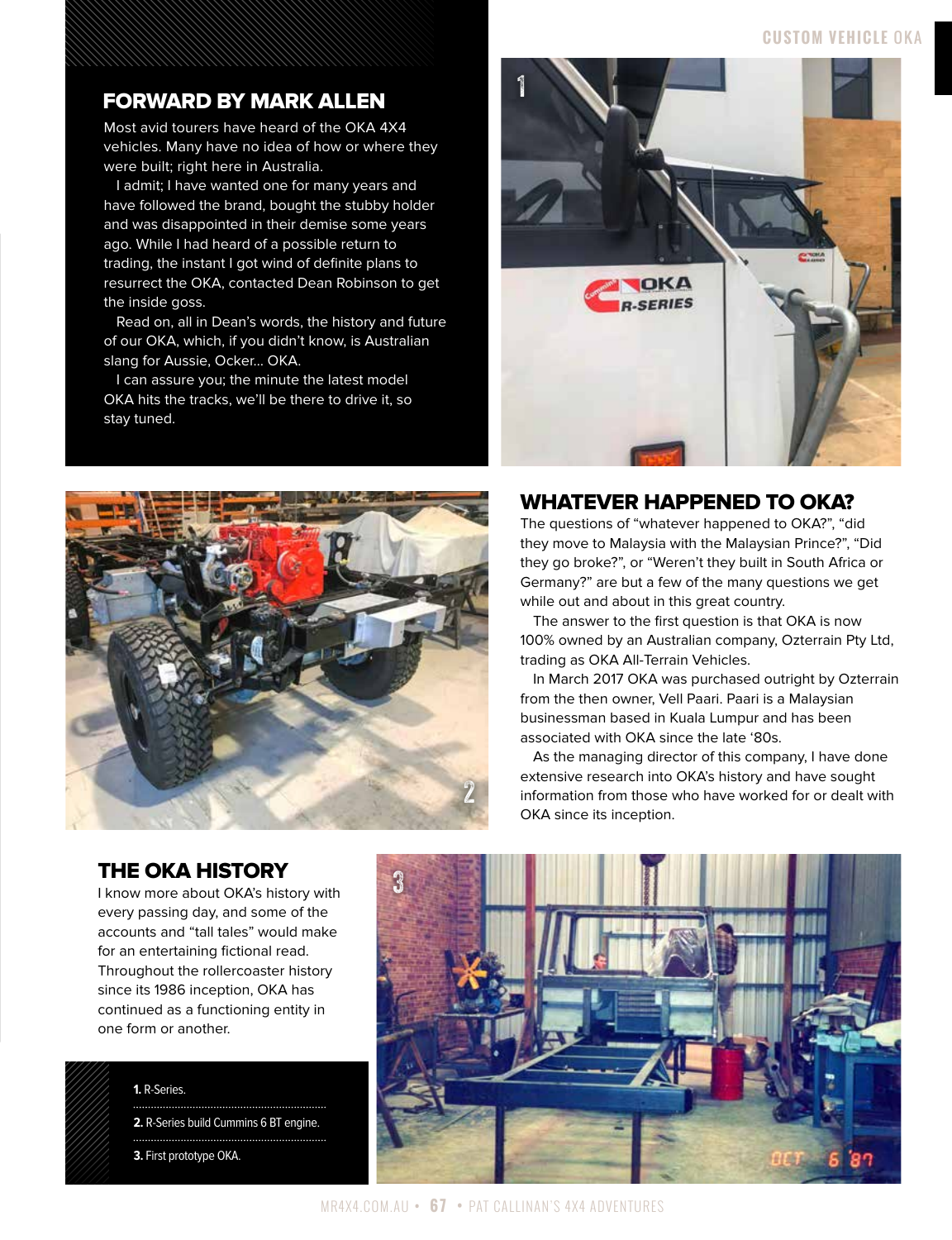

#### THE 1980'S

In the early 1980's, the founder of OKA, Mike Walker was said to have "had drinks with some mining executives. A design was scribbled on the back of a beer coaster, and the 2-tonne capable light truck was born." While it is a good story; from my understanding, it is more likely that Mike's association with the mining industry gave him insight into what was needed. Indeed, there was a niche, and OKA was born. I believe that niche still exists for this platform.

So, in August 1985 Mike established Framont Holdings, created a public company, and then changed the name to OKA Motor Company. In February 1987 this business subleased about 200 square metres of factory space in Welshpool where a prototype was built, quickly followed by a production prototype. During this period, Mike's ability to sell the idea was evident, and in November 1987, Bondshaw Holdings became a significant investor; this company was associated with Vell Paari.

**1.** Optional axle assemblies.

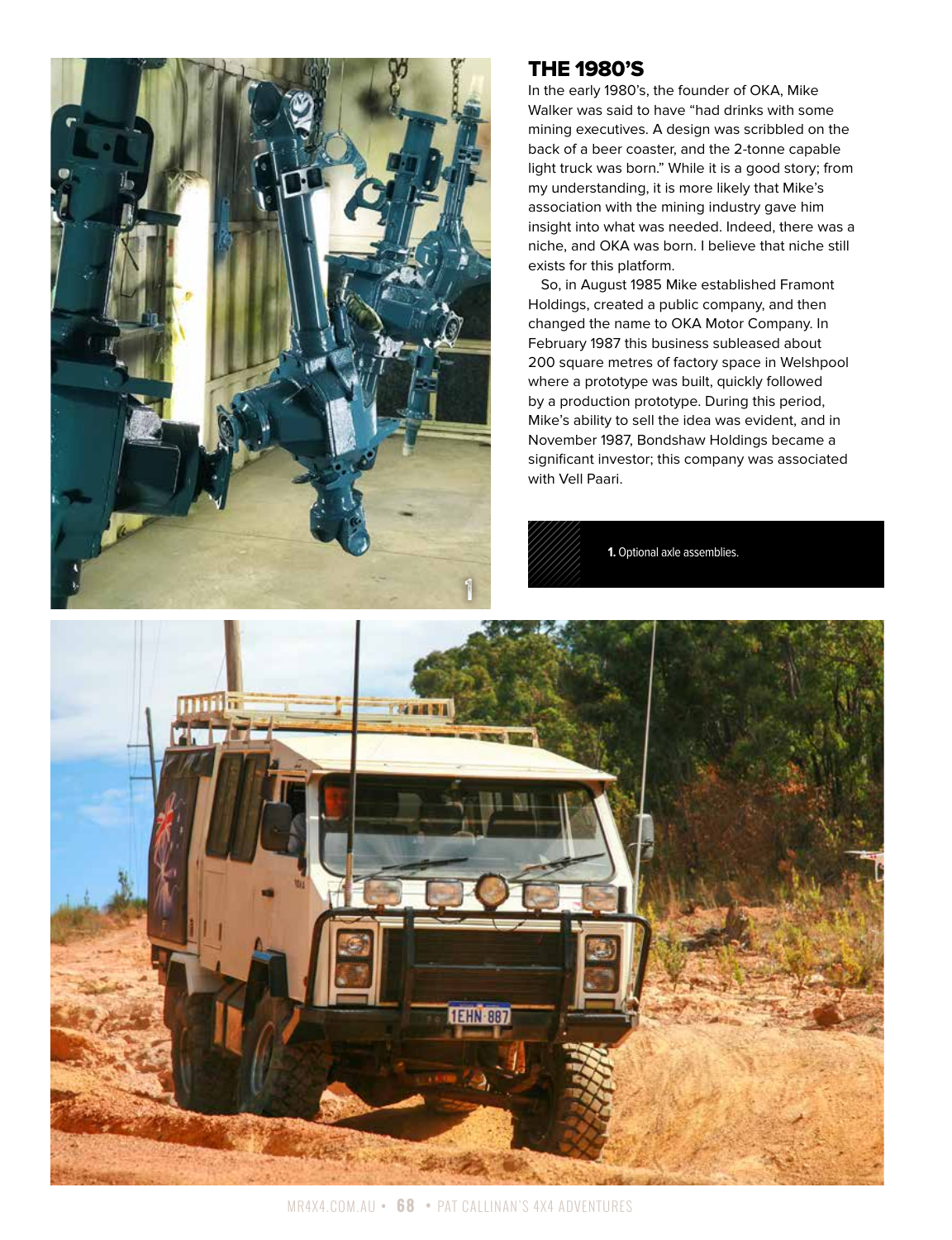#### THE 1990'S

In March 1991, work on the production prototype was completed, and the public profile of the OKA brand began to grow.

In November 1991 a production facility in Bibra Lake, an industrial area south of Perth was opened. The 2000 square metre building began filling with jigs and production materials, and OKA Motor Company began to take orders for the XT series build. The first of these orders went to Argyle Diamond Mine with ongoing orders as tourist coaches, agricultural spray rigs, fire fighting for the Airforce, local governments and personal campers.

Between 1992 and 1994, there was a growing appetite for the OKA platform. OKA also began a program to export the XT and LT prototypes to several overseas countries including the United States, China, Malaysia, Indonesia, Papua New Guinea, South Africa, Canada, Chile, Brazil, United Arab Emirates, New Zealand, and the Philippines. The number of vehicles exported during this period was about 40 and production was at average volumes of 60 per annum. The workforce had grown to about 50 personnel, when the milestone and the end of the XT Series of 250 vehicles was reached in February 1995. The OKA Motor Company became very well-known politically for both Federal and State governments due to this export activity.

During this time, a combination of component failures and an apparent lack of understanding of labour costs caused

the business to become financially stressed. The antidote was to capitalise on the goodwill and on 7th December 1994 OKA Motor Company obtains a listing on the ASX. The public float attracted 5.15 million dollars.

In early 1995 the workforce increased to approximately 140 personnel for the full production of the LT series in all the variants available, with most of the first nine vehicles going to the Australian Army for trials.

The difference between the XT and the LT was significant; although the front axle housing was the same Dana 60, changes in pinion angles and attachment points were made. The Dana 70 in the rear had minor modifications to the pinion angles as well. The suspension went from eight leaves in the front and nine in the rear, with as many as 11 in the front and 12 in the rear. The shock absorbers went from single to double per station. The radiator came to the front. The air conditioner actually worked, but the significant component change was to go from the NP 205 transfer case on the XT to the divorced Rockwell transfer case.

During the next year, OKA produced a record 119 LT vehicles, breaking all records on the previous production but there was a dark cloud moving over the business. Major component failures began to undermine confidence in the brand. The shortcomings of the Rockwell transfer case caused the company to cease production almost one year after floating on the ASX.

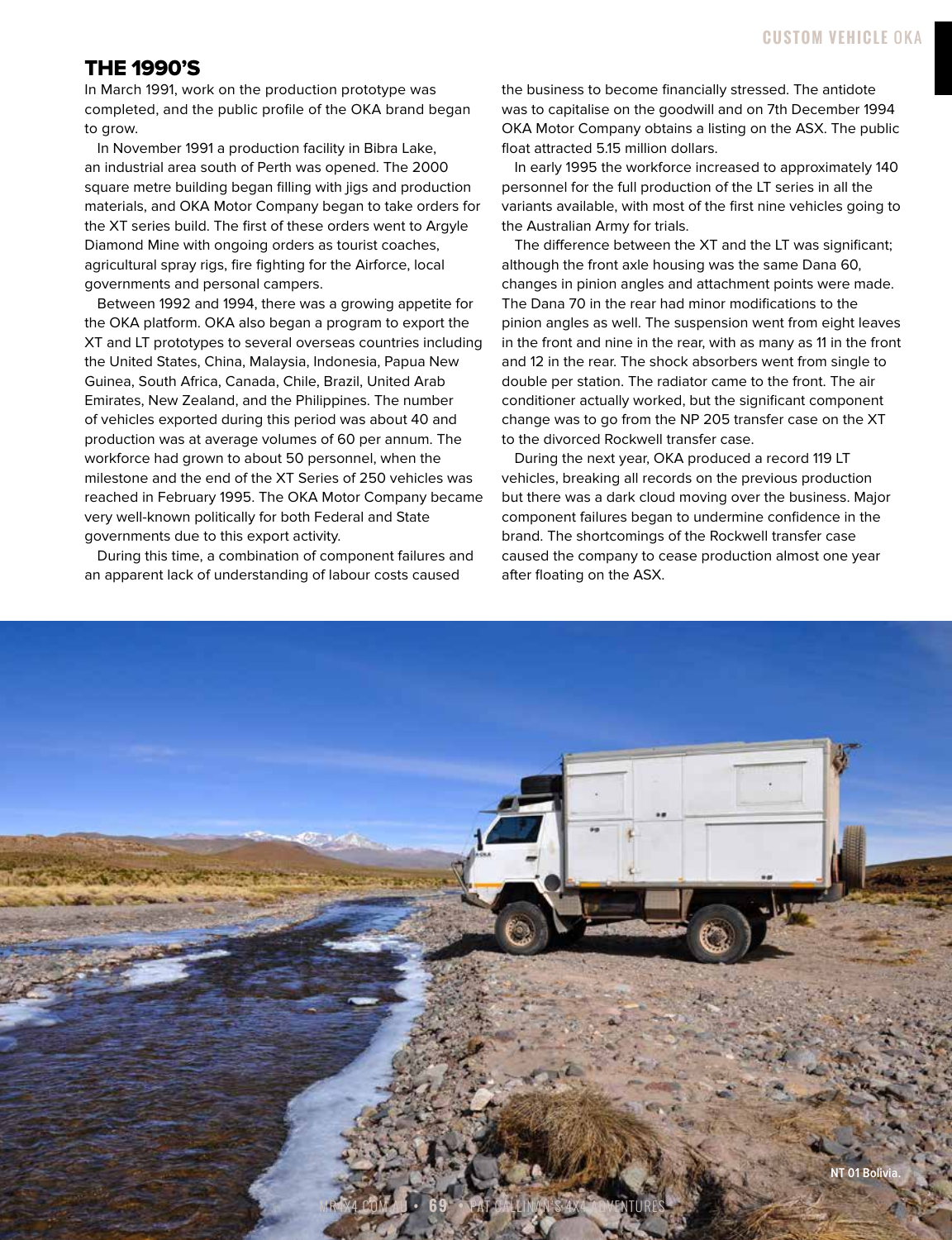

While this was a big issue, the primary concern of managing more than 140 staff once again created financial distress for the company.

In April 1996 the saviour, Bondshaw Holdings, lent the company 3.5 million to pay creditors and to supply working capital. The staffing level was reduced to approximately 40 personnel. One of the staff "let go" in this restructure was the founder Mike Walker, who subsequently filed an unfair dismissal claim.

OKA then ceased production at OKA build number 359 to focus on an engineering solution for the problematic Rockwell transfer cases.

Once an engineering solution was found, with no alternative to the Rockwell, production slowed over the next year by more than half to around four vehicles per month or just under 50 vehicles. 1997 saw a further fall in production to 22 vehicles. There was some hope of consolidation when Caterpillar had talks with OKA about incorporating their drivelines into the vehicle, but nothing came of this.

The issues with the transfer case had not disappeared,

causing low demand. The LT series finally ended in January 1999 with LT multicab build number 432 leaving the factory one year after it commenced.

During 1998 however, OKA began to research components and configuration for the new NT series OKA. This started with the complete revision of the driveline in an attempt to shake off the issues manifested in the first two models.

In early 1999 a public shareholder meeting was held to propose re-floating the company to raise 7.5 million dollars; however, it failed to attract interest. At this meeting, shareholders demanded the board answer questions about the company's debt issues and how the board was going to resolve them.

In October 1999, new CEO Arthur Gold, proposed a new company called Worldwide Technologies to house the production of OKA, along with some other activities which were not well communicated. The OKA Motor Company Ltd name was sold as an entity and is still trading as a mining company, so this left Worldwide Technologies carrying the OKA brand.



MR4X4.COM.AU • **7 0** • PAT CALLINAN'S 4X4 ADVENTURES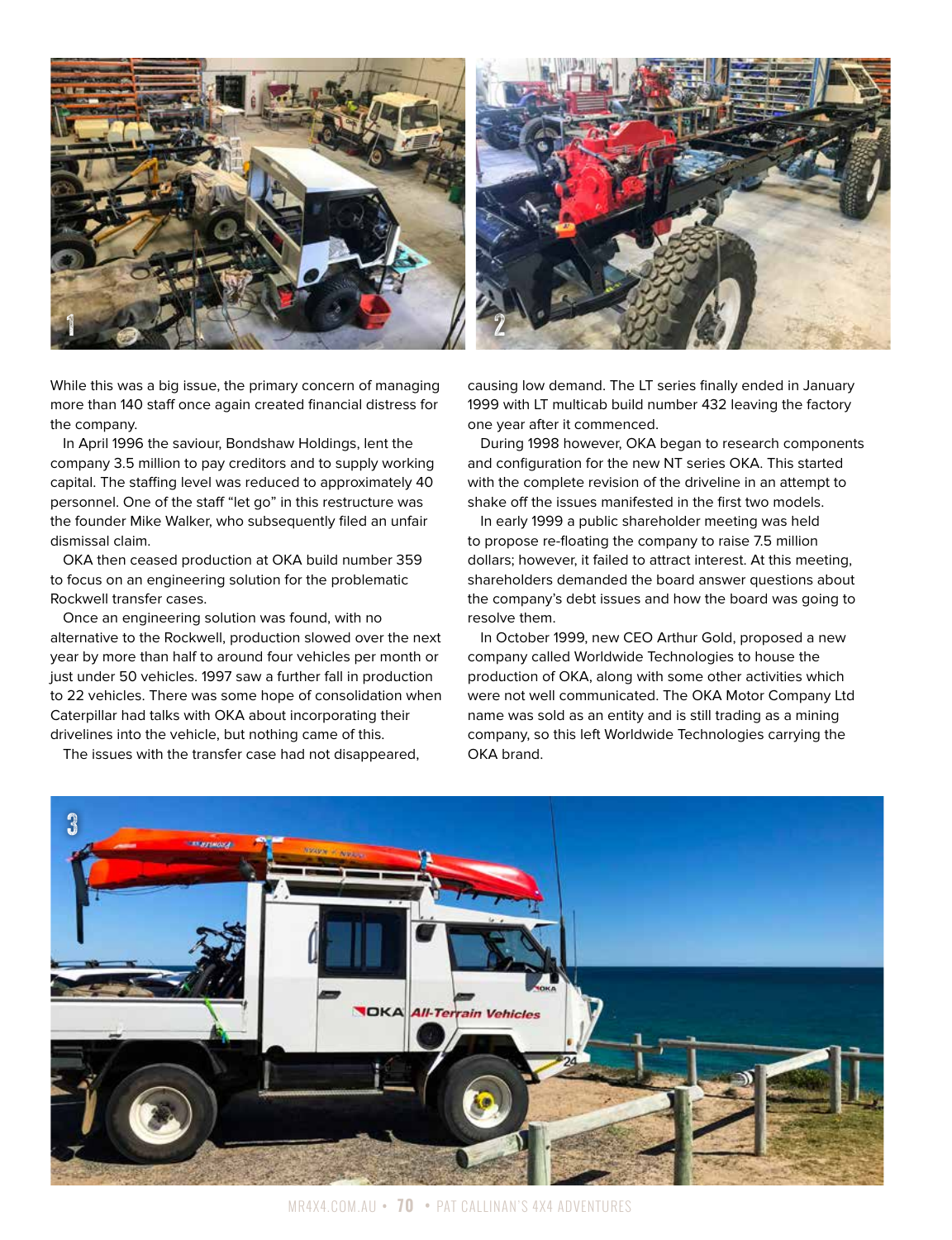





**1.** Early model OKA's under construction. **2.** R-Series 6X6 under construction. **3.** XT Rebuild before fitting a slide-on canopy. **4.** R-Series Multicab **5.** XT Rebuild. 

**6.** Founder Mike Walker.

#### THE 2000'S

Around January 2000 the company, Reymer Pty Ltd owned by Vell Paari, was born and the OKA assets were transferred to Reymer, leaving Paari as the sole owner of OKA. At the same time, the physical work started on the NT Series OKA. OKA had successfully pitched the new model directly to the tourism industry, and around 120 vehicles were ordered.

Unfortunately, the design process for the NT series was not complete, and many obstacles had to be overcome. It took over two years to deliver the NT prototype to the new owners Ruedi and Susi Schoensleben.

Between 2004 and 2011, 16 NT Series vehicles were built across rapidly changing emissions controls from Euro Standard 3 to 5, with the moving standards creating many problems.

The NT Series upped the horsepower from 110 in the first two models to 185 with a Euro five, four-Cylinder Cummins ISBe, coupled to a six-speed, 1000 series Allison automatic transmission. OKA searched the world for components. They found that transfer cases and axle assemblies were not readily available to contain the necessary horsepower, torque and accommodate a higher GVM, particularly on the front axle.

BAE Land systems in South Africa were commissioned to design and construct new axle assemblies to deliver the GVM and capability desired. BAE was approached to provide a divorced transfer case based on the ill-fated Rockwell. BAE managed to produce a very robust transfer case that had none of the issues of the Rockwell; however, it is physically larger and heavier although reliable. The same could not be said for the axle assemblies which are of good design, but workmanship issues caused some early failures for some customers.

Mid 2011 some management issues led to the resignation of the CEO and the CFO, leading Reymer to suspend trading.

In 2012 my brother and I formed OKA Parts Australia to purchase all the parts associated with the first two models - the XT and the LT. At that time, all the associated intellectual property and production materials remained with Reymer and stored in containers in Perth. Reymer (OKA) was placed into "mothballs" and prepared for sale, and the Bibra Lake facility was vacated.

Since 2012 we have supplied parts for all three models and developed our latest version called the R-Series as a "remanufactured" OKA. In March 2017, I was offered and purchased the OKA intellectual property and production materials from Reymer, forming a new company called Ozterrain, trading as OKA All Terrain Vehicles.

Since March 2017 my company has been busy servicing older trucks, completing engine upgrades, altering modules and providing parts as well as building R-Series re-manufactured OKAs, custombuilt to owners' specifications. As well as these activities, I have been focusing on the next step for OKA by working on a new driveline configuration for a new model.

We have also been busy cataloguing and updating the Bill of Materials for the NT series. We are now constructing new vehicles to order based on the NT model, in a Euro 6 version. This vehicle has none of the issues previously described, as all components have been assessed from both feedback and known problems in the fleet of 16 that are still going strong.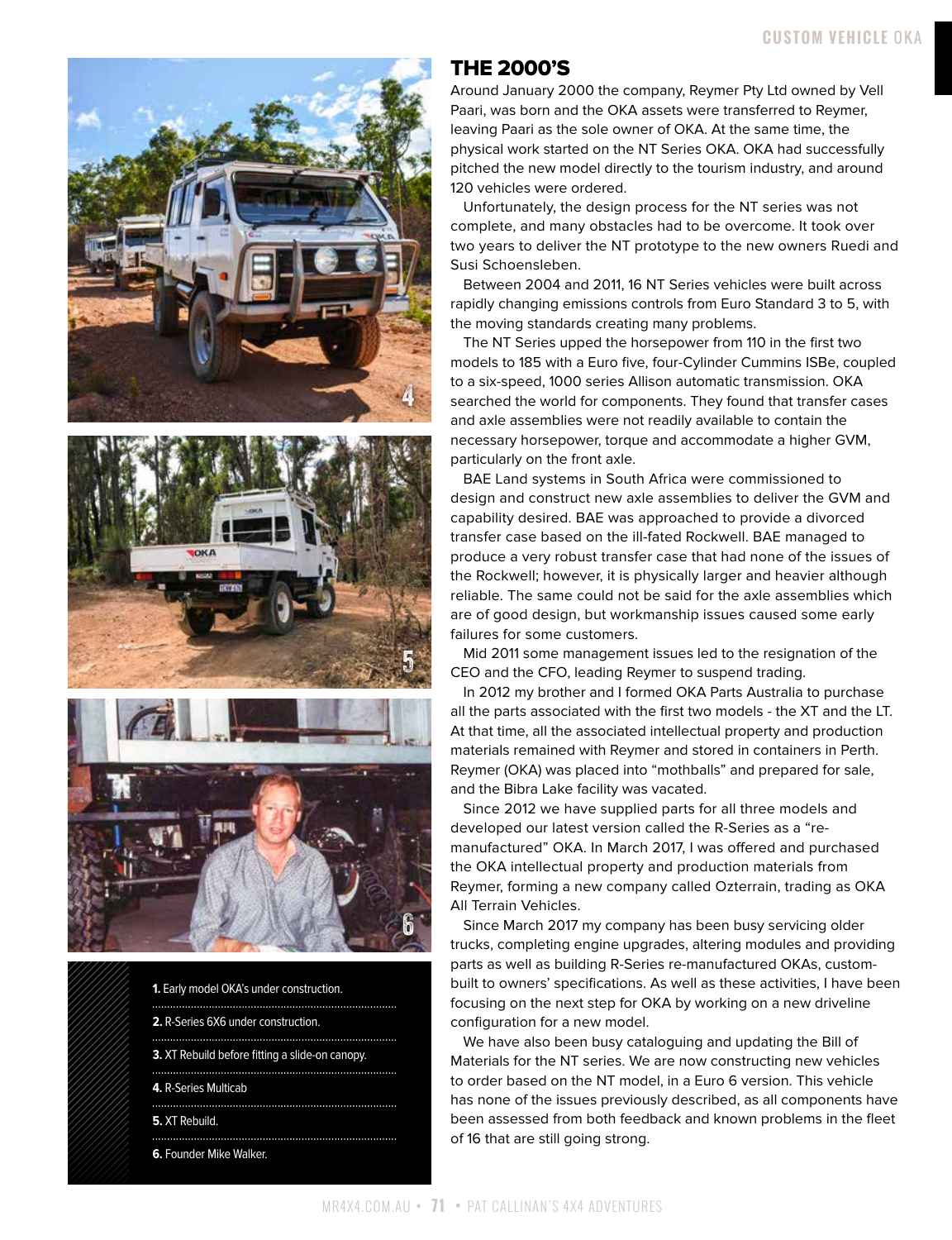

### CAPABILITY DRIVING PASSION

The OKA's enduring capability is based around the ridged chassis and long leaf springs. It is an inspirational design and something I am passionate about. These two components give the vehicle an amazing wheel travel, delivering traction to all wheels, resulting in an amazing 485mm in travel on the rear and 359mm in the front. Coupled with the ridged chassis the module can be attached to the cab increasing the longitudinal strength of the vehicle variant, allowing the suspension to do all the work.

This is the major attraction of OKA for clients who want extreme capability for off-road or "no-road" travel, that can take them around Australia, or even the world.

Ruedi and Susi Schoensleben spent many years travelling around their native Europe in various vehicles, like a Landrovers. They then undertook extensive research to find the ultimate world expedition vehicle for future travels.

Their understanding of 4X4 applications was comprehensive by then, and their research led them to the OKA. The vehicle was not too wide, so it could navigate narrow tracks and not too long, and so it could maintain excellent 4X4 capability.

Once Ruedi and Susi took delivery of OKA NT number one, they set off around the world including the African continent, Europe and Australia. They also travelled to South America traversing the Andes, reaching altitudes in excess of 5,000 metres, where breathing is hard, and the OKA delivering on expectations.

During their travels, people often approach to check out the OKA. Those who have a particular interest in this kind of self-sufficient remote travel ask "is the vehicle any good?" to which their response is always, "if you can find a vehicle that is more capable in this class, I will buy it!"